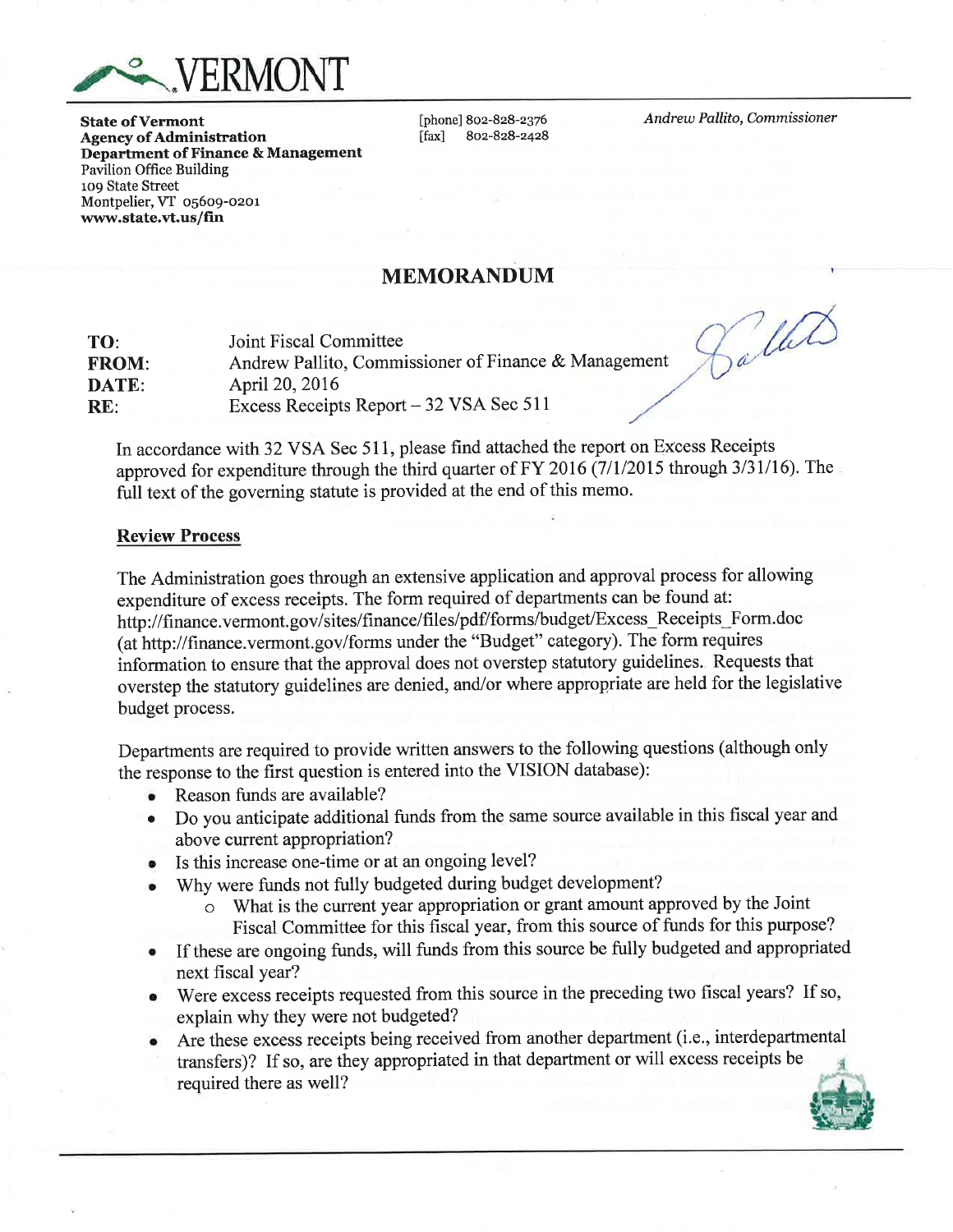- Relationship, if any, to the Budget Adjustment Act?
- Can excess receipts be used to reduce the expenditure of State funds?
- Will excess receipts establish or increase the scope of a program, committing the State at any time to expend State funds? [The form notes that in such instances, legislative approval is required.]
- What specifically will excess receipts be used for? What is the impact on programs if this excess receipt request is not approved?
- Are any of the excess receipts to be used for your department's administrative, staff or operating expenses? If so, explain.
- Is there any matching fund requirement due to excess receipts? If so, where is the match found in your budget?
- If excess receipts are earned federal receipts, is excess receipt being spent in the same (federal) program where the excess receipts are earned? If not, explain.
- Has the excess receipt been received and deposited? If no, what date are funds expected?
- If approved, when will the expenditure of this excess receipt first occur?

The VISION entry normally includes only the response to the first question  $-\omega$  why are additional receipts available? However, for any individual Excess Receipt Request, we can provide the full paper copy of the form, listing all the department's responses.

### **Broad Categories of Excess Receipt Requests**

Requests for expenditure of excess receipts generally fall into several broad categories:

**Interdepartmental Transfers:** It is not uncommon for one State department ("Department A") to purchase services from another State department ("Department B"). In that instance, Department A budgets these expenditures just as they would any other type of expenditure: by type of expenditure and by the source of revenue that will fund these expenditures. Department B also budgets these expenditures, and identifies the source of revenue as "interdepartmental transfers." This process results in a small amount of "double-booking" of spending authority but ensures that both departments have the necessary spending authority. In many cases, at the time of budget development, Department A has not yet decided from where to purchase the services in question, so Department B does not budget the interdepartmental transfer revenues. When Department A moves forward to contract for services with Department B after the budget has closed, then Department B must request an Excess Receipts approval for the additional spending authority to perform the services.

Federal Funds: Departments estimate their likely federal receipts in the fall for the upcoming budget year, meaning the estimate is as much as nine-months old at the start of the budget year, and another 12 months older by the end of the budgeted fiscal year. As a result, more recent developments may mean that the budgeted federal spending authority is insufficient, either because the current federal award for an existing grant has been increased, or there is spending authority from grants from earlier federal fiscal years that can be used in the current year. Additionally, extraordinary events - such as the federal American Recovery and Reinvestment Act (ARRA) or federal aid to Vermont due to Tropical Storm Irene - may cause large - and unanticipated -- spikes in federal receipts.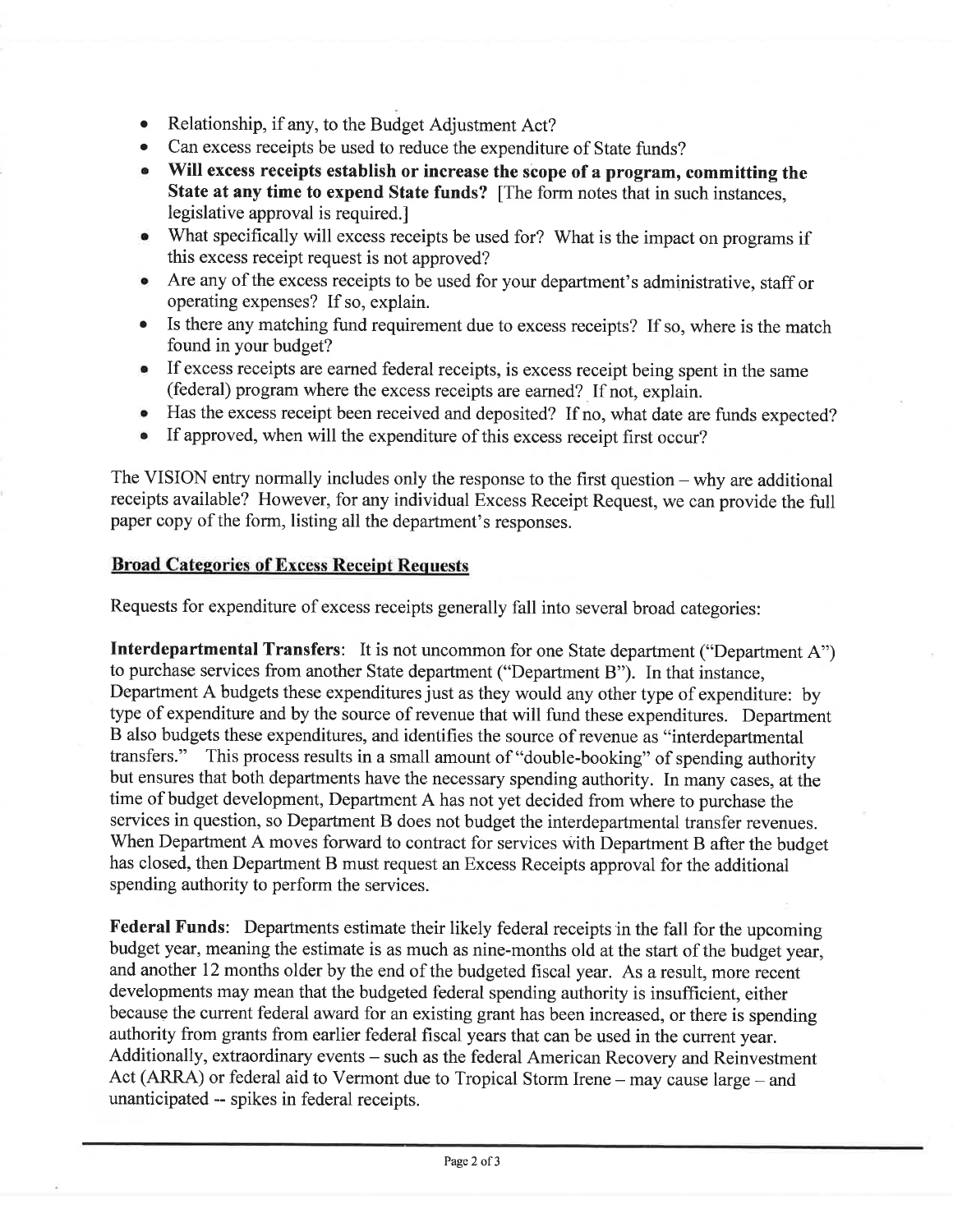**Other:** There are over 200 different special funds created under State law, in which are deposited fees, user charges, penalties, specified taxes, etc. Departments estimate how much they will collect each year for each of these special funds, and base their spending plans accordingly. However, for the same reasons noted above, the actual collections for these revenues may be higher than the original budget. Excess receipts may also be used in an instance where prior-year special fund spending authority was not utilized and needs to be created again in the subsequent year (similar to a carry-forward). It should be noted that in addition to the restrictions in the excess receipts statute, each special fund has its own statutory restrictions that prevent the funds being used for other than their intended purposes and programs.

### **Attached Report:**

The attached report is a cumulative list of approved excess receipt requests for the current fiscal year. It includes ALL the data entered in VISION for that transaction, including:

- Agency/Department name
- Appropriation name and "DeptID"
- Transaction date
- $\bullet$  Fund source name and fund number
- Amount
- Comments in response to question: "Why are funds available?" (VISION allows for a  $\bullet$ limited number of characters per cell entry.)

The data are sorted into the three broad categories of requests discussed above.

# **Governing Statute:**

# 32 V.S.A. § 511. EXCESS RECEIPTS

If any receipts including federal receipts exceed the appropriated amounts, the receipts may be allocated and expended on the approval of the commissioner of finance and management. If, however, the expenditure of those receipts will establish or increase the scope of the program, which establishment or increase will at any time commit the state to the expenditure of state funds, they may only be expended upon the approval of the legislature. Excess federal receipts, whenever possible, shall be utilized to reduce the expenditure of state funds. The commissioner of finance and management shall report to the joint fiscal committee quarterly with a cumulative list and explanation of the allocation and expenditure of such excess receipts.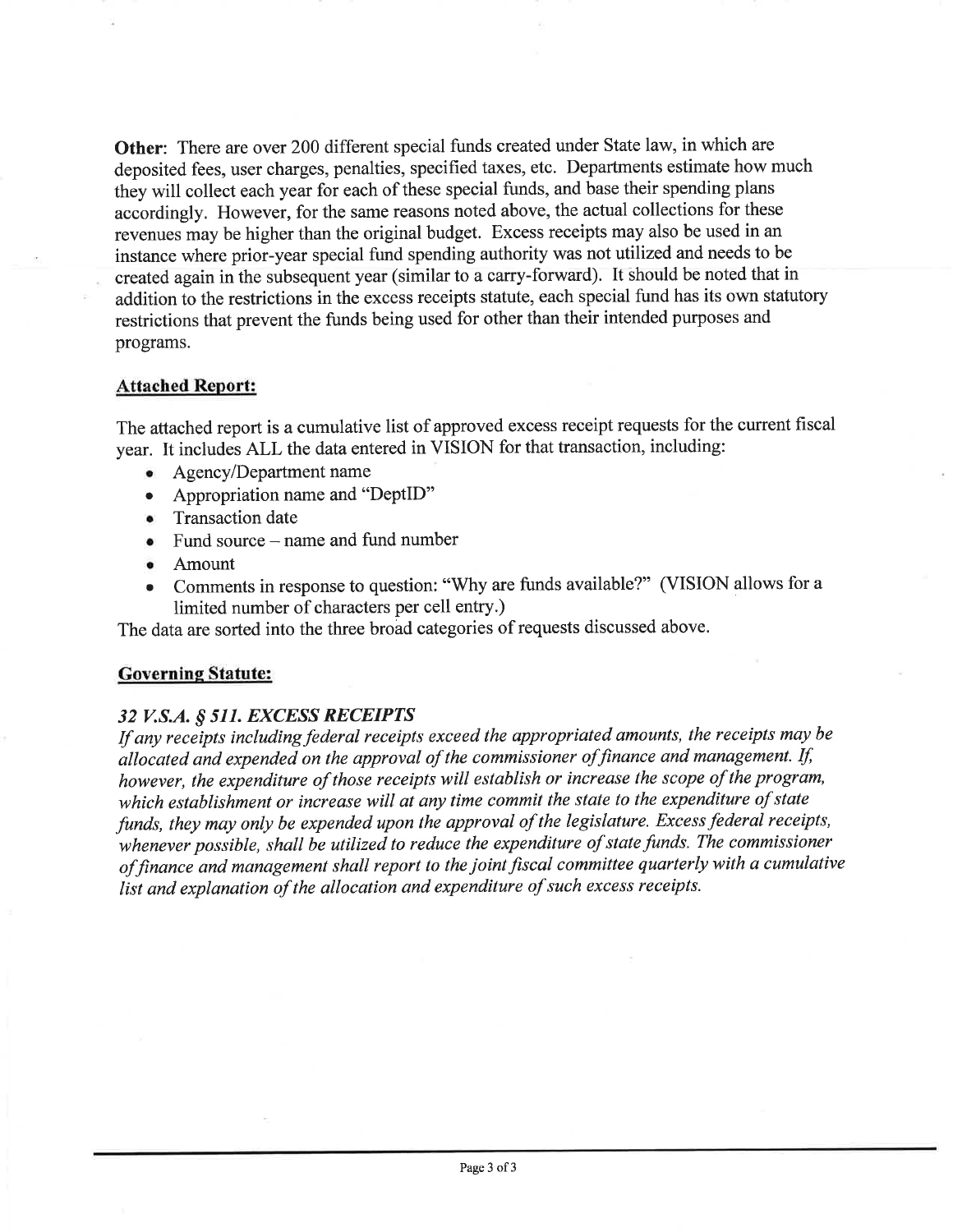| FY 2016 Excess Receipts Report - Q3 Cumulative - Run 4-20-2016      |                                     |                             |      |      |                                       |           |                                                                                     |
|---------------------------------------------------------------------|-------------------------------------|-----------------------------|------|------|---------------------------------------|-----------|-------------------------------------------------------------------------------------|
|                                                                     |                                     |                             |      |      |                                       |           |                                                                                     |
| VT_EXCESS_RECEIPT_RPT                                               | 167                                 |                             |      |      |                                       |           |                                                                                     |
|                                                                     |                                     |                             |      |      |                                       |           |                                                                                     |
| <b>Agency/Dept Name</b>                                             | <b>Appropriation Name</b>           | <b>Appropriation Deptid</b> | Date | Fund | <b>IFund Name</b>                     | Amount    | IComments                                                                           |
| Federal Funds (including "Regular" ARRA) Excess Receipts:           |                                     |                             |      |      |                                       |           |                                                                                     |
| Treasurer's Office                                                  | US Forest Sales to                  | 1260110000                  |      |      | 1/20/2016 22005 Federal Revenue Fund  | 17.037    | Federal funds from US Forest Service to pay for its Vermont forest land.            |
|                                                                     | Towns                               |                             |      |      |                                       |           |                                                                                     |
| Military                                                            | Air Services Contracts              | 2150020000                  |      |      | 3/21/2016 22005 Federal Revenue Fund  | 2,336,237 | Additional Federal funds allotted to Vermont for multi-year federal projects.       |
| Military                                                            | Army - 100%                         | 2150030000                  |      |      | 3/21/2016 22005 Federal Revenue Fund  | 5,768,106 | Additional federal funds allotted to Vermont for multi-year federal funds that were |
|                                                                     |                                     |                             |      |      |                                       |           | carried forward into FY2016 and not part of original base budget.                   |
| Agriculture, Food&Mrkts Agency   Food Safety/Consumer               |                                     | 2200020000                  |      |      | 8/10/2015 22005 Federal Revenue Fund  | 80,683    | Remaining grant funding from the FDA approved in JFO #2710 dated 11/13/14           |
|                                                                     | Assurance                           |                             |      |      |                                       |           |                                                                                     |
| Agriculture, Food&Mrkts Agency   Ag Development Division 2200030000 |                                     |                             |      |      | 10/29/2015 22005 Federal Revenue Fund | 96,940    | Funds to be used to increase awards supporting the certification of organic         |
|                                                                     |                                     |                             |      |      |                                       |           | operations as well as collecting agricultural market information.                   |
| Agriculture, Food&Mrkts Agency   Ag Development Division 2200030000 |                                     |                             |      |      | 10/29/2015 22005 Federal Revenue Fund |           | 73,788 Funds to be used to increase awards supporting the certification of organic  |
|                                                                     |                                     |                             |      |      |                                       |           | operations as well as collecting agricultural market information.                   |
| Agriculture, Food&Mrkts Agency   Ag Development Division 2200030000 |                                     |                             |      |      | 10/29/2015 22005 Federal Revenue Fund | 135,000   | Funds to be used to increase awards supporting the certification of organic         |
|                                                                     |                                     |                             |      |      |                                       |           | operations as well as collecting agricultural market information.                   |
| Secretary of State's Office                                         | Secretary of State                  | 2230010000                  |      |      | 1/29/2016 22005 Federal Revenue Fund  | 38,159    | End of grant, at end of FY15 we expected to have this fully expended. After         |
|                                                                     |                                     |                             |      |      |                                       |           | reconciled, verified and drawn down the funds available to be expended that will    |
|                                                                     |                                     |                             |      |      |                                       |           | close this grant. Not the same as the HAVA EAC grant.                               |
| <b>Public Service Department</b>                                    | Regulation & Energy                 | 2240000000                  |      |      | 8/26/2015 22005 Federal Revenue Fund  | 1,023,000 | Will be used to support prior Federal Grants awarded to VTA which no longer         |
|                                                                     | Efficiency                          |                             |      |      |                                       |           | exists; all assets revenues and obligations are assume by the Public Service        |
|                                                                     |                                     |                             |      |      |                                       |           | Dept                                                                                |
| Human Services Agency                                               | Secretary's Office Admin 3400001000 |                             |      |      | 2/8/2016 22005 Federal Revenue Fund   | 3,265,000 | FY16 Spending Authority - State Innovation Model grant.                             |
|                                                                     | Costs                               |                             |      |      |                                       |           |                                                                                     |
| Human Services Agency                                               | Secretary's Office Admin            | 3400001000                  |      |      | 2/8/2016 22005 Federal Revenue Fund   | 1,200,000 | Spending Authority for FY16 - Race to the Top Early Learning Challenge grant        |
|                                                                     | Costs                               |                             |      |      |                                       |           |                                                                                     |
| <b>Vermont Health Access</b>                                        | DVHA-Medicaid-Long                  | 3410016000                  |      |      | 3/22/2016 22005 Federal Revenue Fund  | 1,556,567 | Money Follow the Person grant program                                               |
|                                                                     | Term Care W                         |                             |      |      |                                       |           |                                                                                     |
| <b>Children and Families</b>                                        | DCFS - OEO Ofc of                   | 3440100000                  |      |      | 11/23/2015 22005 Federal Revenue Fund |           | 422,000 FY16 Federal earnings will exceed VISION spending authority                 |
|                                                                     | Economic Opp                        |                             |      |      |                                       |           |                                                                                     |
| <b>Children and Families</b>                                        | DCFS - OEO                          | 3440110000                  |      |      | 10/27/2015 22005 Federal Revenue Fund | 248.760   | Funds to be used in the Weatherization program to pay grantees for the              |
|                                                                     | Weatherization                      |                             |      |      |                                       |           | weatherization of homes.                                                            |
| Disabilities Aging Ind. Living                                      | <b>DBVI Grants</b>                  | 3460030000                  |      |      | 3/22/2016 22005 Federal Revenue Fund  | 400,000   | Higher than planned DBVI Section 110 earned receipts due to supplemental            |
|                                                                     |                                     |                             |      |      |                                       |           | reallotment award.                                                                  |
| Disabilities Aging Ind. Living                                      | Vocational Rehab Grants 3460040000  |                             |      |      | 12/23/2015 22005 Federal Revenue Fund | 3,800,000 | VR received Section 110 federal reallotment funds                                   |
|                                                                     |                                     |                             |      |      |                                       |           |                                                                                     |
| Corrections                                                         | Correc-Correctional                 | 3480004000                  |      |      | 1/4/2016 22005 Federal Revenue Fund   |           | 500,000 The Dept of Justice awarded a 1MM grant to DOC                              |
|                                                                     | Services                            |                             |      |      |                                       |           |                                                                                     |
| Forests, Parks & Recreation                                         | Forestry                            | 6130020000                  |      |      | 3/30/2016 22005 Federal Revenue Fund  | 290,000   | Federal funds granted to outside organizations in prior years who invoice FPR in    |
|                                                                     |                                     |                             |      |      |                                       |           | <b>FY16</b>                                                                         |
| Forests, Parks & Recreation                                         | Lands Administration                | 6130040000                  |      |      | 3/22/2016 22005 Federal Revenue Fund  | 1,600,000 | Federal Funds have been awarded through the Forest Legacy program for the           |
|                                                                     |                                     |                             |      |      |                                       |           | acquisition of the Dowsville and Jim Jeffords State Forest properties.              |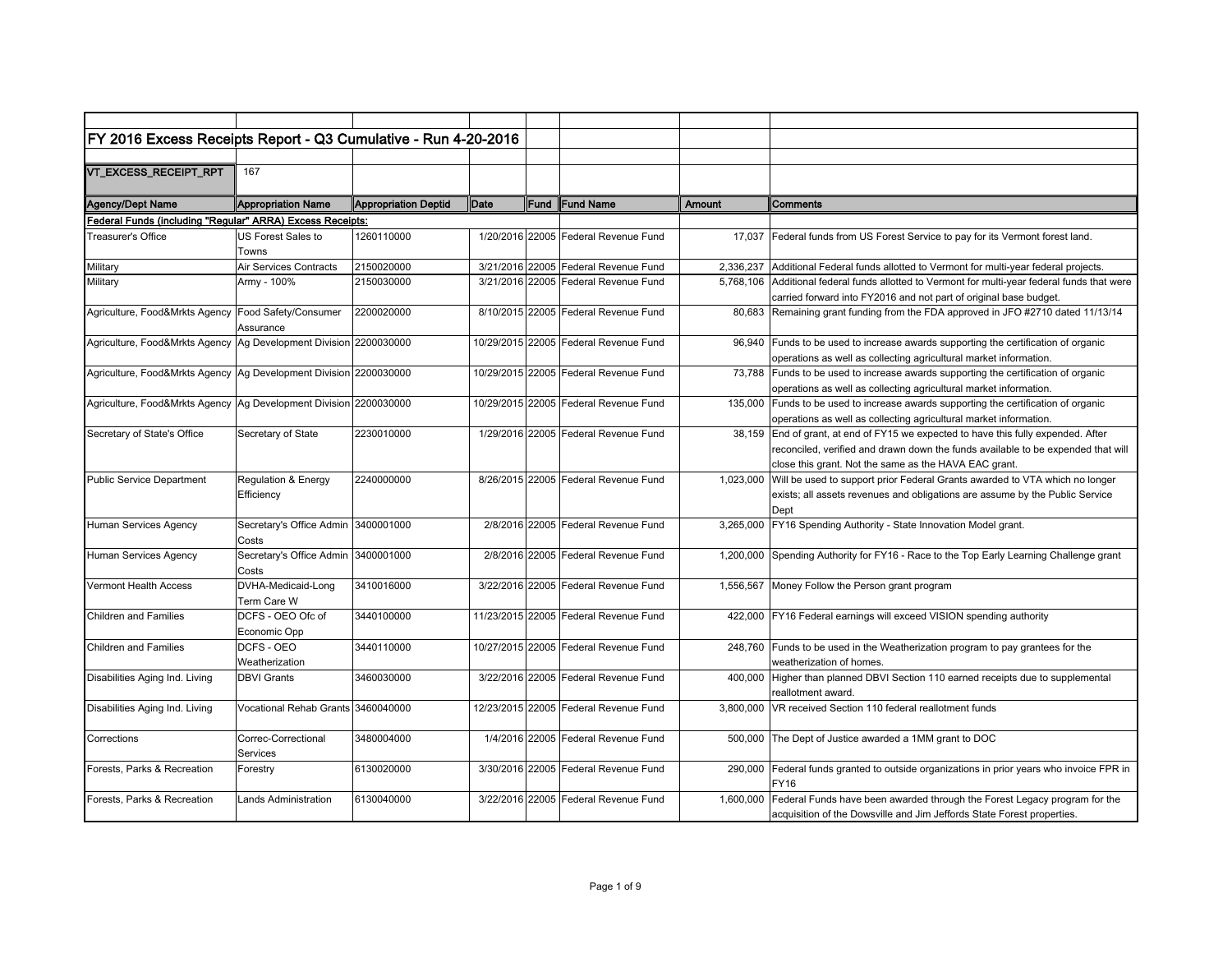| FY 2016 Excess Receipts Report - Q3 Cumulative - Run 4-20-2016    |                                              |            |                 |                                            |            |                                                                                                                                                                                       |
|-------------------------------------------------------------------|----------------------------------------------|------------|-----------------|--------------------------------------------|------------|---------------------------------------------------------------------------------------------------------------------------------------------------------------------------------------|
|                                                                   |                                              |            |                 |                                            |            |                                                                                                                                                                                       |
| Forests, Parks & Recreation                                       | <b>Lands Administration</b>                  | 6130040000 |                 | 7/31/2015 22005 Federal Revenue Fund       | 1.900.000  | from Forest Legacy Program for acquisition of Molly's Falls Pond, 5 Peaks, and<br>Dowsville                                                                                           |
| <b>Environmental Conservation</b>                                 | <b>Water Programs</b><br>Appropriaion        | 6140040000 |                 | 3/18/2016 22005 Federal Revenue Fund       | 500,000    | Funding for existing Drinking Water State Revolving Funds grant not budgeted in<br>FY16                                                                                               |
| Commerce & Communty Dev<br>Agency                                 | Administration Division                      | 7100000000 |                 | 8/31/2015 22005 Federal Revenue Fund       | 108,933    | Carryforward from FY15 for unspent Northern Borders Regional Commission<br>Grant                                                                                                      |
| <b>Transportation Agency</b>                                      | Rail                                         | 8100002300 |                 | 9/21/2015 20183 ARRA FRA Fund              | 250,000    | Funds are available for project - Amtrak Vermonter - RR-FY11-AR02                                                                                                                     |
| <b>Public Service Department</b>                                  | <b>Regulation &amp; Energy</b><br>Efficiency | 2240000000 |                 | 7/28/2015 22040 ARRA Federal Fund          | 455,167    | ARRA dollars contracted to VEIC were returned to the department.                                                                                                                      |
| <b>Public Service Department</b>                                  | <b>Regulation &amp; Energy</b><br>Efficiency | 2240000000 | 7/28/2015 22041 | ARRA-SEP-Revolving<br>Loan                 |            | 1,100,000 ARRA revolving loan program, started in 2011                                                                                                                                |
| Subtotal Federal Funds (Including "Regular" ARRA) Excess Receipts |                                              |            |                 |                                            | 27,165,378 |                                                                                                                                                                                       |
| <b>Interdepartmental Transfer Excess Receipts</b>                 |                                              |            |                 |                                            |            |                                                                                                                                                                                       |
| <b>Administration Agency</b>                                      | SOA - VTHR                                   | 1100140000 |                 | 3/30/2016 21500 Inter-Unit Transfers Fund  | 809        | Funds from State Liability Fund to pay employees who were compromised during<br>the January 2016 Phishing Scam.                                                                       |
| <b>Administration Agency</b>                                      | SOA - VTHR                                   | 1100140000 |                 | 3/16/2016 21500 Inter-Unit Transfers Fund  |            | 15,000 Funds from State Liability fund to VTHR Ops to pay for employees who were<br>compromised during the January 2016 Phishing Scam.                                                |
| Finance & Management                                              | Budget & Management                          | 1110003000 |                 | 3/16/2016 21500 Inter-Unit Transfers Fund  |            | 154,901 Funds from SOA for Michael Costa's salaries and benefits from FY16.                                                                                                           |
| Buildings & Gen Serv-Prop                                         | <b>BGS-Fee For Space</b>                     | 1160550000 |                 | 12/24/2015 21500 Inter-Unit Transfers Fund |            | 6,753,102 Funds from FEMA transfers                                                                                                                                                   |
| Sergeant at Arms' Office                                          | Sergeant at Arms                             | 1230001000 |                 | 3/28/2016 21500 Inter-Unit Transfers Fund  | 7,500      | Statehouse room rentals/security                                                                                                                                                      |
| Sergeant at Arms' Office                                          | Sergeant at Arms                             | 1230001000 |                 | 1/8/2016 21500 Inter-Unit Transfers Fund   | 5,327      | DPS Grant reimbursing Sergeant at Arms office for purchasing new radios for the<br>Capitol Police Department.                                                                         |
| Buildings & Gen Serv-Capital                                      | <b>BGS - Various Proj</b><br>51/2(b)         | 1305100022 |                 | 7/21/2015 21500 Inter-Unit Transfers Fund  | 5,433,185  | Replenish spending authority as of 6/30/15                                                                                                                                            |
| Buildings & Gen Serv-Capital                                      | BGS - Various Proj 14                        | 1405100023 |                 | 9/3/2015 21500 Inter-Unit Transfers Fund   |            | 186,262 Replenish spending authority as of 6/30/15                                                                                                                                    |
| Buildings & Gen Serv-Capital                                      | Judiciary ADA<br>Compliance 15               | 1502600051 |                 | 7/21/2015 21500 Inter-Unit Transfers Fund  | 4,974,831  | Acts of 2015 Capital Bill Sec. 5(b)(3) Money for Lamoille County Courthouse<br>building renovations appropriate to Judiciary. BGS is managing the construction<br>of this project.    |
| <b>Attorney General's Office</b>                                  | Attorney General's Office 2100001000         |            |                 | 7/14/2015 21500 Inter-Unit Transfers Fund  |            | 100,000 Funds are available per H.490 (Act 58), Sec. E.139(a)                                                                                                                         |
| State's Attorneys and Sheriffs                                    | <b>State's Attorneys</b>                     | 2130100000 |                 | 3/22/2016 21500 Inter-Unit Transfers Fund  | 36,000     | CCVS has awarded two new STOP Violence Against Women awards for FY16                                                                                                                  |
| <b>State's Attorneys and Sheriffs</b>                             | <b>State's Attorneys</b>                     | 2130100000 |                 | 3/22/2016 21500 Inter-Unit Transfers Fund  | 36,000     | CCVS has awarded two new STOP Violence Against Women awards for FY16                                                                                                                  |
| <b>State's Attorneys and Sheriffs</b>                             | Sheriffs                                     | 2130200000 |                 | 9/14/2015 21500 Inter-Unit Transfers Fund  | 90,236     | Funds shall be used to fund the second year of the Windham County Sheriffs<br>Electronic Monitoring Pilot Program                                                                     |
| <b>Public Safety</b>                                              | <b>DPS-State Police</b>                      | 2140010000 |                 | 12/16/2015 21500 Inter-Unit Transfers Fund | 300,000    | Legislature took 300K GF from DPS and replaced it with 300K from E911.<br>Legislature mistakenly added this to special fund 21135, should have been IDT in<br>the DPS Budget (Act 41) |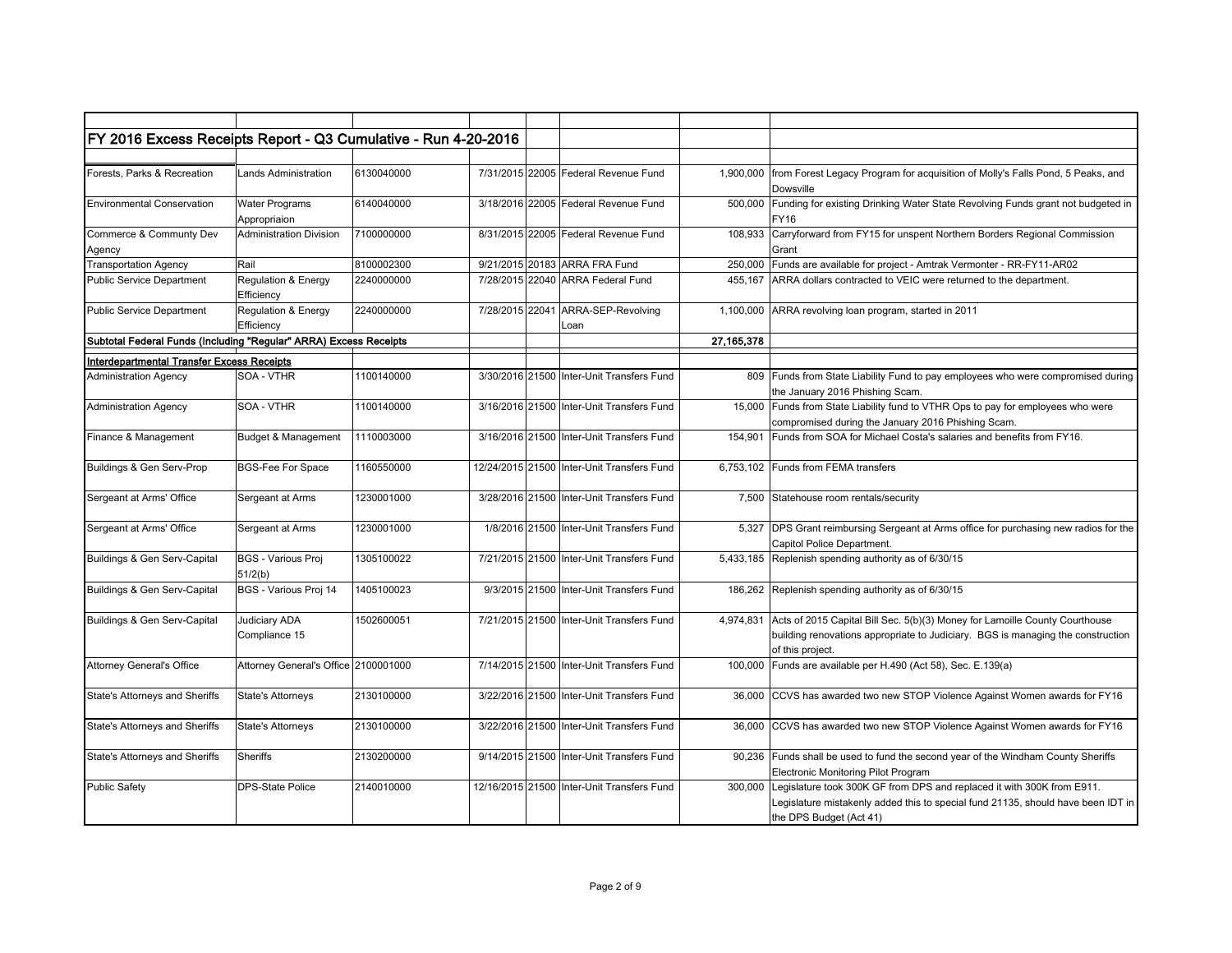| FY 2016 Excess Receipts Report - Q3 Cumulative - Run 4-20-2016      |                                               |            |                                            |           |                                                                                                                                                                                        |
|---------------------------------------------------------------------|-----------------------------------------------|------------|--------------------------------------------|-----------|----------------------------------------------------------------------------------------------------------------------------------------------------------------------------------------|
|                                                                     |                                               |            |                                            |           |                                                                                                                                                                                        |
| <b>Public Safety</b>                                                | <b>DPS-Criminal Justice</b><br>Services       | 2140020000 | 3/25/2016 21500 Inter-Unit Transfers Fund  |           | (428,000) To reverse ER00000226 dated 3/18/16 per email from David Beatty dated<br>3/25/16. DPS requested this ER twice. See ER00000210 dated 2/18/16 and<br>ER00000226 dated 3/18/16. |
| <b>Public Safety</b>                                                | <b>DPS-Criminal Justice</b><br>Services       | 2140020000 | 3/18/2016 21500 Inter-Unit Transfers Fund  |           | 428,000 Highway safety grant program moved to VTRANS so the portion of the work still<br>completed at DPS is now being funded through IDT.                                             |
| <b>Public Safety</b>                                                | <b>DPS-Criminal Justice</b><br>Services       | 2140020000 | 2/18/2016 21500 Inter-Unit Transfers Fund  | 428,000   | Highway Safety grant program moved to VTRANS so the portion of work still<br>being completed at DPS is now being funded by IDT.                                                        |
| <b>Public Safety</b>                                                | DPS-Emergency<br>Management                   | 2140030000 | 2/10/2016 21500 Inter-Unit Transfers Fund  |           | 116,635   Declared Disasters/Public Assistance Grant(s).                                                                                                                               |
| Crime Victims' Services Center                                      | Victims Compensation                          | 2160010000 | 9/29/2015 21500 Inter-Unit Transfers Fund  | 5,000     | Inter-Dept transfers that were not included in FY16 Budget                                                                                                                             |
| Crime Victims' Services Center                                      | Victims Compensation                          | 2160010000 | 9/29/2015 21500 Inter-Unit Transfers Fund  | 63,951    | Inter-Dept transfers that were not included in FY16 Budget                                                                                                                             |
| Agriculture, Food&Mrkts Agency   Ag Development Division 2200030000 |                                               |            | 8/10/2015 21500 Inter-Unit Transfers Fund  |           | 7,000 MOU with the Agency of Commerce & Community Development                                                                                                                          |
| Agriculture, Food&Mrkts Agency   VT Ag & Environmental              | Lab                                           | 2200150000 | 12/16/2015 21500 Inter-Unit Transfers Fund | 46,000    | Funds from MOU with DEC to provide 50% of funding for Lab Director position.                                                                                                           |
| Agriculture, Food&Mrkts Agency   VT Ag & Environmental              | Lab                                           | 2200150000 | 10/29/2015 21500 Inter-Unit Transfers Fund |           | 15,860 Lab equipment expense partially covered under a federal grant to the Dept of<br>Environmental Conservation who will be transferring the money to Agriculture.                   |
| Agriculture, Food&Mrkts Agency   VT Ag & Environmental              | Lab                                           | 2200150000 | 10/27/2015 21500 Inter-Unit Transfers Fund | 3,000     | This expense (travel) is covered under a federal grant to the Dept of<br><b>Environmental Conservation</b>                                                                             |
| <b>Children and Families</b>                                        | DCFS Admin & Support 3440010000<br>Services   |            | 8/31/2015 21500 Inter-Unit Transfers Fund  |           | 1,160,000 One-Time appropriated GF Waterfall funds set aside for LIHEAP benefits and<br>administration; 03440891501. [Act 58 Sec. C.108(1)]                                            |
| <b>Children and Families</b>                                        | DCFS - General<br>Assistance                  | 3440060000 | 3/30/2016 21500 Inter-Unit Transfers Fund  | 1.600.000 | One-time appropriated General Funds made available to General Assistance in<br>Act 68 Sec. 55(a)(1)                                                                                    |
| <b>Children and Families</b>                                        | <b>DCFS - LIHEAP</b>                          | 3440090000 | 8/31/2015 21500 Inter-Unit Transfers Fund  |           | 3,840,000 One-Time appropriated GF Waterfall funds set aside for LIHEAP benefits and<br>administration; 03440891501. [Act 58 Sec. C.108(1)]                                            |
| Fish & Wildlife                                                     | FW Support & Field<br>Services                | 6120000000 | 3/22/2016 21500 Inter-Unit Transfers Fund  | 145.000   | 70K for FEMA reimbursement from AOT related to Tropical Storm IRENE and<br>75K reimbursement from ANR for the BioFinder project.                                                       |
| Forests, Parks & Recreation                                         | Administration                                | 6130010000 | 7/31/2015 21500 Inter-Unit Transfers Fund  | 300,000   | Fema disaster funds received from VTRANS - spring 2012, Irene, summer 2013                                                                                                             |
| Forests, Parks & Recreation                                         | Forestry                                      | 6130020000 | 7/31/2015 21500 Inter-Unit Transfers Fund  |           | 100,000 funds available from F&W through NRCS grant funding                                                                                                                            |
| Forests, Parks & Recreation                                         | Lands Administration                          | 6130040000 | 8/10/2015 21500 Inter-Unit Transfers Fund  | 50,000    | VHCB provides funding for long-range management projects, in addition<br>completion of past year projects is anticipated to occur in FY16.                                             |
| <b>Environmental Conservation</b>                                   | Management & Support   6140020000<br>Services |            | 11/3/2015 21500 Inter-Unit Transfers Fund  |           | 1,081,024   Internal reallocation of central services (Reorganization of Legal Services)                                                                                               |
| <b>Environmental Conservation</b>                                   | Air & Waste<br>Management Approp              | 6140030000 | 1/29/2016 21500 Inter-Unit Transfers Fund  |           | 75,000 Air and Waste entered into MOU with DCF that was not anticipated. Will be used<br>to issue grants to income eligible homeowners for heating oil grants.                         |
| Commerce & Communty Dev<br>Agency                                   | <b>Administration Division</b>                | 7100000000 | 3/3/2016 21500 Inter-Unit Transfers Fund   |           | 80,442 FY13 and FY15 Capital Bill for Orthophoto program appropriated to tax dept,<br>under ACCD/VCGI Administration.                                                                  |
| Commerce & Communty Dev<br>Agency                                   | <b>Administration Division</b>                | 7100000000 | 1/29/2016 21500 Inter-Unit Transfers Fund  | 1,700,000 | VT Enterprise Fund was established in FY14 for economic development<br>intiatives. Funds are being transferred as needed to ACCD.                                                      |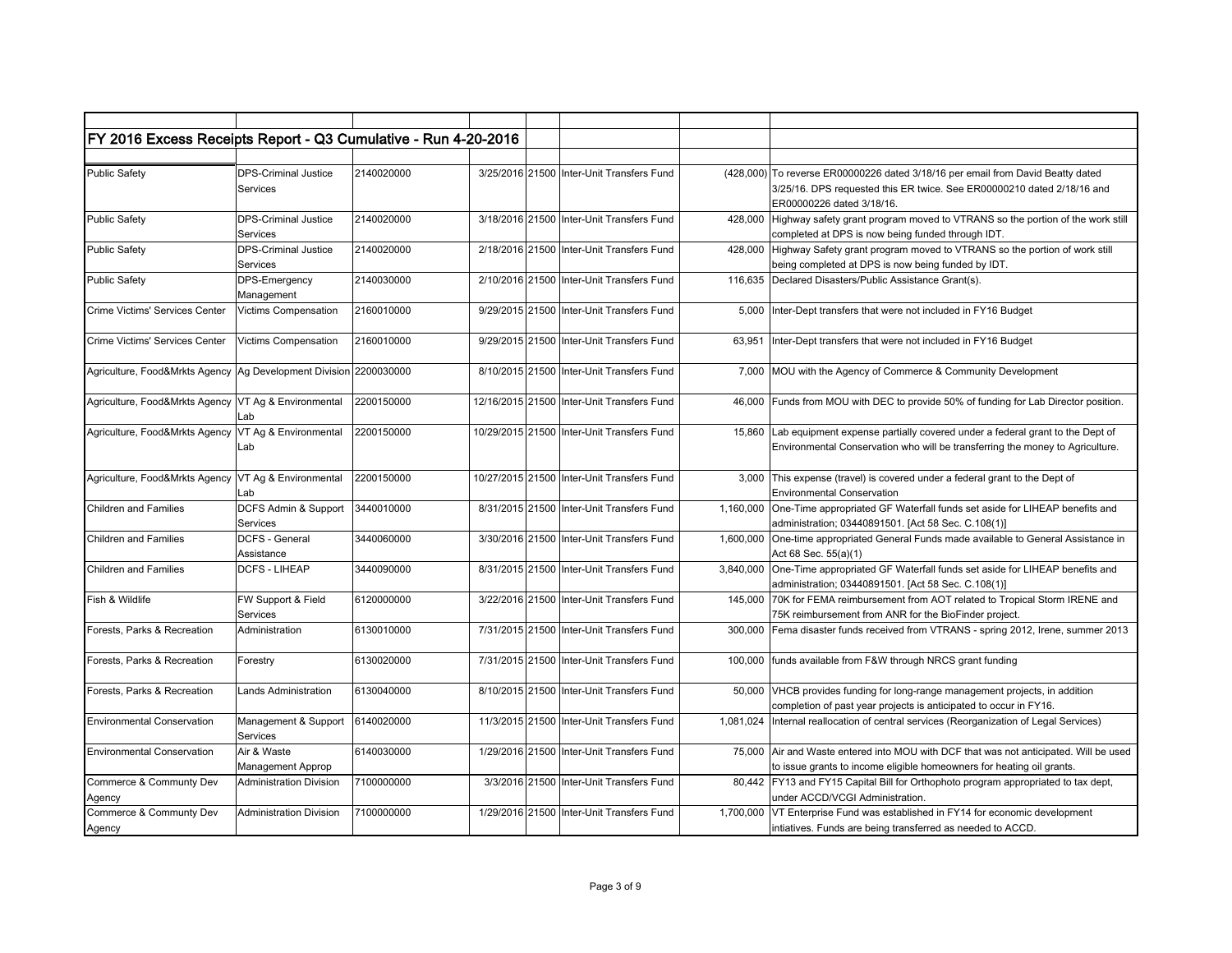| FY 2016 Excess Receipts Report - Q3 Cumulative - Run 4-20-2016 |                                     |            |  |                                            |               |                                                                                                                                                                                  |
|----------------------------------------------------------------|-------------------------------------|------------|--|--------------------------------------------|---------------|----------------------------------------------------------------------------------------------------------------------------------------------------------------------------------|
|                                                                |                                     |            |  |                                            |               |                                                                                                                                                                                  |
| Commerce & Communty Dev<br>Agency                              | <b>Administration Division</b>      | 7100000000 |  | 10/13/2015 21500 Inter-Unit Transfers Fund | 125.000       | FY16 Capital Bill for Orthophoto program appropriated to Tax Dept.                                                                                                               |
| Commerce & Communty Dev<br>Agency                              | <b>Administration Division</b>      | 7100000000 |  | 8/31/2015 21500 Inter-Unit Transfers Fund  |               | 100,000 Act 51, 2015 session Sec. G. 10(a)(2) Quebec Initiative                                                                                                                  |
| Economic Development                                           | Economic Development                | 7120010000 |  | 3/28/2016 21500 Inter-Unit Transfers Fund  | 100,000       | FY16 Inter-Unit transfer from Dept of Financial Regulation to accommodate White<br>& Burke contract #30224 Amendment #1 dated 3/14/16                                            |
| <b>Economic Development</b>                                    | Economic Development                | 7120010000 |  | 1/29/2016 21500 Inter-Unit Transfers Fund  | 50.000        | FY16 Interunit transfer from DFR per MOU 02210-051 dated 1/5/16                                                                                                                  |
| Tourism & Marketing                                            | Dept. of Tourism &<br>Marketing     | 7130000000 |  | 8/31/2015 21500 Inter-Unit Transfers Fund  | 200.000       | Act 51, 2015 session Sec. G. 10(a)(3) economic development marketing                                                                                                             |
| <b>Transportation Agency</b>                                   | Maintenance & Ops<br>Bureau         | 8100002000 |  | 8/26/2015 21500 Inter-Unit Transfers Fund  | 100,904       | Funds are available from Disaster - FEMA - 4207-VR-VT                                                                                                                            |
| <b>Transportation Agency</b>                                   | Maintenance & Ops<br>Bureau         | 8100002000 |  | 8/10/2015 21500 Inter-Unit Transfers Fund  | 103.859       | Funds are available from an MOU between AOT and DPS.                                                                                                                             |
| <b>Transportation Agency</b>                                   | Maintenance & Ops<br>Bureau         | 8100002000 |  | 7/31/2015 21500 Inter-Unit Transfers Fund  | 250.958       | available form Disaster FEMA-4163-DR-VT received via MOU/grant agreement<br>from Division of Emergency management and Homeland security                                          |
| <b>Transportation Agency</b>                                   | Department of Motor<br>Vehicles     | 8100002100 |  | 2/18/2016 21500 Inter-Unit Transfers Fund  | 70.000        | Funds from MOU between DMV and Governor's Highway Safety Office for a<br>2016 Motorcycle Safety and Awareness grant.                                                             |
| <b>Transportation Agency</b>                                   | Department of Motor<br>Vehicles     | 8100002100 |  | 1/29/2016 21500 Inter-Unit Transfers Fund  | 46.400        | MOU between DMV and DPS for a 2015 Motorcycle Safety and Awareness<br>grant.                                                                                                     |
| <b>Transportation Agency</b>                                   | Department of Motor<br>Vehicles     | 8100002100 |  | 10/8/2015 21500 Inter-Unit Transfers Fund  | 35,000        | MOU between the VT DMV and DPS for a 2015 State Recreational Boating<br>Safety (RBS) grant.                                                                                      |
| <b>Transportation Agency</b>                                   | Department of Motor<br>Vehicles     | 8100002100 |  | 9/14/2015 21500 Inter-Unit Transfers Fund  | 46.101        | MOA between DMV and DEC for Performance Partnership Grant                                                                                                                        |
| <b>Transportation Agency</b>                                   | Policy and Planning                 | 8100002200 |  | 8/10/2015 21500 Inter-Unit Transfers Fund  | 20.000        | Funds are available from an MOU between VTRANS and VDHCD acting through<br>ACCD and represent VDHCD's commitment to the Strong Communities, Better<br>Connections Program Grant. |
| <b>Transportation Agency</b>                                   | Rail                                | 8100002300 |  | 8/3/2015 21500 Inter-Unit Transfers Fund   | 500.000       | Funds available from FEMA disasters DR 4140 & DR 4178.                                                                                                                           |
| <b>Transportation Agency</b>                                   | <b>Better Back Roads</b><br>Program | 8100005800 |  | 1/5/2016 21500 Inter-Unit Transfers Fund   | 75,000        | Funds from VTDEC that represents their commitment to the Better Backroads<br>Program, specifically the VTDEC Ecosystem Restoration Program.                                      |
| <b>Transportation Agency</b>                                   | <b>Better Back Roads</b><br>Program | 8100005800 |  | 12/11/2015 21500 Inter-Unit Transfers Fund | 30,000        | Funds from DEC that represent their commitment to the Better Backroads<br>Program, specifically for the Ecosystem Restoration Program.                                           |
| Subtotal Interdepartmental Transfers                           |                                     |            |  |                                            | 30,763,288.38 |                                                                                                                                                                                  |
| <b>Special Fund Excess Receipts:</b>                           |                                     |            |  |                                            |               |                                                                                                                                                                                  |
| <b>Transportation Agency</b>                                   | Aviation                            | 8100000200 |  | 3/3/2016 20140 Transportation FAA Fund     | 300,000       | Funds for Aviation projects at the Newport and Rutland airports                                                                                                                  |
| <b>Transportation Agency</b>                                   | Aviation                            | 8100000200 |  | 1/29/2016 20140 Transportation FAA Fund    | 300,000       | Funds are available for Aviation projects at the Newport and Rutland airports.                                                                                                   |
| <b>Transportation Agency</b>                                   | Aviation                            | 8100000200 |  | 11/9/2015 20140 Transportation FAA Fund    | 3,394,134     | Funds are available for several Aviation projects                                                                                                                                |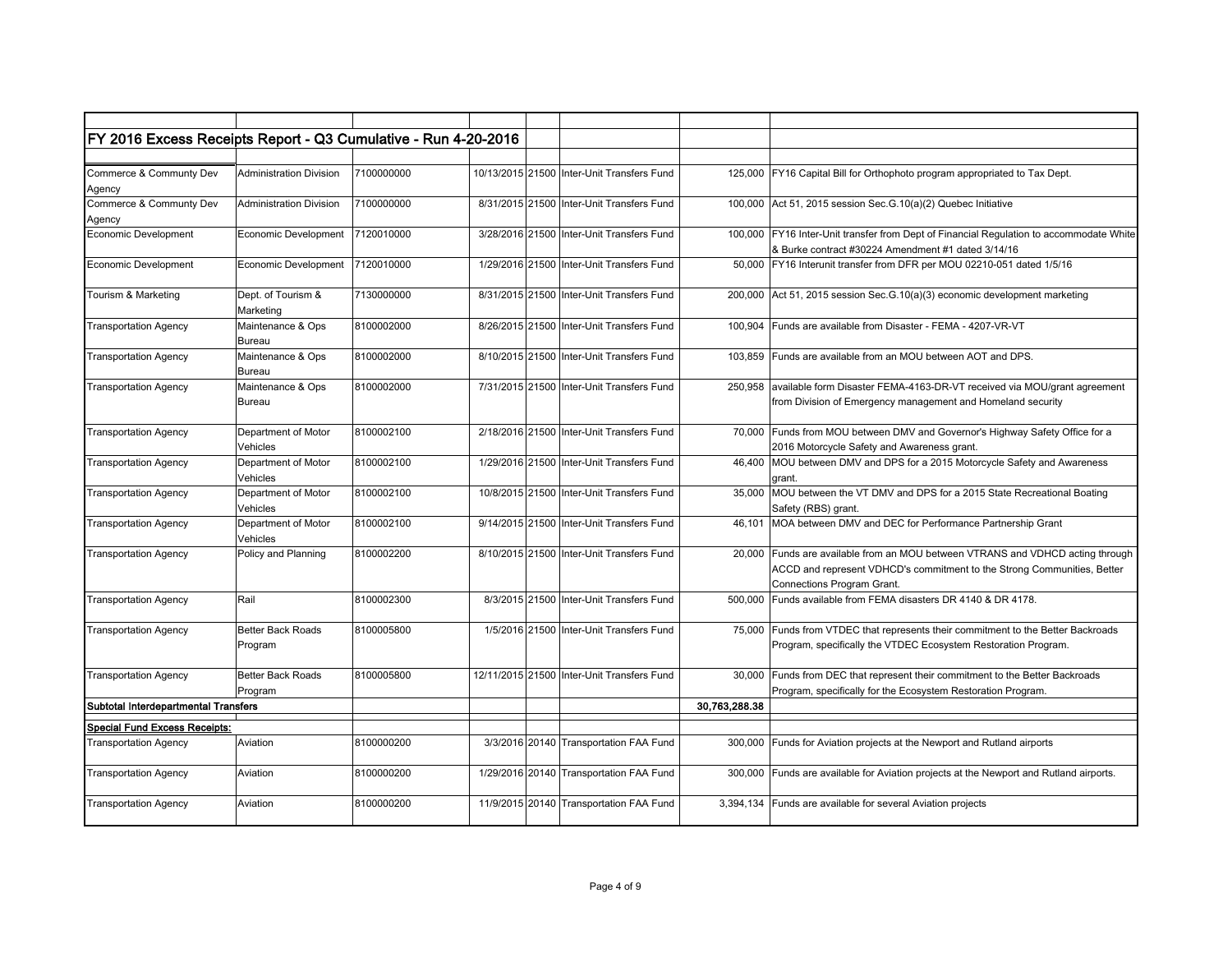| FY 2016 Excess Receipts Report - Q3 Cumulative - Run 4-20-2016      |                                       |            |                                                          |         |                                                                                                                                                                                                                                   |
|---------------------------------------------------------------------|---------------------------------------|------------|----------------------------------------------------------|---------|-----------------------------------------------------------------------------------------------------------------------------------------------------------------------------------------------------------------------------------|
|                                                                     |                                       |            |                                                          |         |                                                                                                                                                                                                                                   |
| <b>Transportation Agency</b>                                        | Rail                                  | 8100002300 | 11/3/2015 20155 Transportation-FRA Fund                  |         | 3.500.000 Funds from a TIGER Grant                                                                                                                                                                                                |
| <b>Transportation Agency</b>                                        | Department of Motor<br>Vehicles       | 8100002100 | 2/18/2016 20165 Transportation Other Fed<br>Funds        | 751,267 | Funds from grant agreement with the Federal Motor Carrier Safety<br>Administration.                                                                                                                                               |
| <b>Transportation Agency</b>                                        | Department of Motor<br>Vehicles       | 8100002100 | 9/14/2015 20165 Transportation Other Fed<br>Funds        | 684.804 | Funds available from grant agreement with the Dept of Homeland Security/FEMA<br>agreement #2010-DL-T0-0006                                                                                                                        |
| <b>Transportation Agency</b>                                        | Rail                                  | 8100002300 | 2/10/2016 20165 Transportation Other Fed<br>Funds        |         | 250,000 Funds from Northern Border Regional Commission Grant                                                                                                                                                                      |
| <b>Transportation Agency</b>                                        | Program Development                   | 8100001100 | 11/3/2015 20193 Transp Improvement<br><b>District Fd</b> | 14,001  | Funds from Transportation Impact Fees paid per 10 V.S.A chapter 141,<br>subchapter 5 - Case #5W0938-9                                                                                                                             |
| <b>Transportation Agency</b>                                        | Program Development                   | 8100001100 | 11/3/2015 20193 Transp Improvement<br><b>District Fd</b> |         | 13,821 Funds from Transportation Impact Fees paid per 10 V.S.A. chapter 141,<br>subchapter 5 - Case #4c1284                                                                                                                       |
| <b>Transportation Agency</b>                                        | Program Development                   | 8100001100 | 9/21/2015 20193 Transp Improvement<br><b>District Fd</b> |         | 20,119 Funds are available from Transportation Impact Fees paid per 10 V.S.A. Chapter<br>141, subchapter 5 - Case #5W0584                                                                                                         |
| Fish & Wildlife                                                     | FW Support & Field<br>Services        | 6120000000 | 1/12/2016 20340 Species & Habitat<br>Conservation        |         | 10,000 Funds were acquired by the Dept through donations.                                                                                                                                                                         |
| <b>Attorney General's Office</b>                                    | Attorney General's Office 2100001000  |            | 9/24/2015 21057 Genetic. Engineered<br>Food Label        |         | 430,262 Act 120 (H.112), Sec. 4 - (9 V.S.A. chapter 82A) An act relating to the labelling of<br>food produced with genetic engineering (GEFL)                                                                                     |
| <b>Financial Regulation</b>                                         | Securities Division                   | 2210031000 | 3/30/2016 21080 Securities Regulatory &<br>Suprv         | 400.000 | Securities regulation receipts higher than projected                                                                                                                                                                              |
| <b>Financial Regulation</b>                                         | <b>Insurance Division</b>             | 2210011000 | 2/23/2016 21090 VOHI Wk Cmp Self-Ins<br>Corp Trst        | 50,696  | Funds from Vermont Oilheat Institute deposits per 8 V.S.A. 3304                                                                                                                                                                   |
| <b>Public Safety</b>                                                | <b>DPS-State Police</b>               | 2140010000 | 3/3/2016 21141 Drug Task Force                           |         | 144,110 Carry forward revenue from prior year receipts from Civil Marijuana Fines                                                                                                                                                 |
| <b>Children and Families</b>                                        | DCFS - OEO<br>Weatherization          | 3440110000 | 10/27/2015 21235 Home Weatherization<br>Assist           |         | 353,750 Funds to be used in the Weatherization program to pay grantees for the<br>weatherization of homes.                                                                                                                        |
| Forests, Parks & Recreation                                         | Lands Administration                  | 6130040000 | 1/12/2016 21293 FPR - Land Acquisitions                  | 680.000 | Funds from Timber Creek to reimb ANR for its prior purchase of the former<br>"Pace" parcel that is now part of Okemo State Forest.                                                                                                |
| Commerce & Communty Dev<br>Agency                                   | Administration Division               | 7100000000 | 7/14/2015 21328 Vt Center for Geographic<br>Infor        |         | 66,520 Unspent FY15 funds originating from the transfer of VCGI, Inc to ACCD                                                                                                                                                      |
| <b>Attorney General's Office</b>                                    | Attorney General's Office 2100001000  |            | 7/14/2015 21372 AG-Tobacco Settlement                    | 97,000  | Receipts available from attorney fees collected pursuant to the original Tobacco<br>Settlement or other specific and approved settlements and are used for one-time<br>infrastructure or other special needs costs of the office. |
| Forests, Parks & Recreation                                         | Administration                        | 6130010000 | 7/31/2015 21440 All Terrain Vehicles                     |         | 155,000 funds are available from ATV fines and registrations                                                                                                                                                                      |
| Finance & Management                                                | Vt Council on the Arts                | 1110013000 | 12/7/2015 21445 Art Acquisition Fund                     |         | 7,500 Funds for Vermont Arts Council to acquire art on behalf of the State.                                                                                                                                                       |
| Finance & Management                                                | Vt Council on the Arts                | 1110013000 | 12/7/2015 21445 Art Acquisition Fund                     | 10,000  | Funds for Vermont Arts Council to acquire art on behalf of the State.                                                                                                                                                             |
| Finance & Management                                                | Vt Council on the Arts                | 1110013000 | 9/14/2015 21445 Art Acquisition Fund                     | 15,000  | Funds are received into the Acquisition of Art in State Buildings special fund for<br>Vt Arts Council to acquire art on behalf of the state.                                                                                      |
| Forests, Parks & Recreation                                         | Forestry                              | 6130020000 | 1/12/2016 21475 Natural Resources<br>Mgmnt               | 67.250  | Grant from The Nature Conservancy to match federal grant revenue and fund a<br>limited service Invasive Plant Coordinator position.                                                                                               |
| <b>Environmental Conservation</b>                                   | <b>Water Programs</b><br>Appropriaion | 6140040000 | 8/10/2015 21475 Natural Resources<br>Mgmnt               | 180,000 | Received additional funds to continue on-going projects for another year.                                                                                                                                                         |
| Agriculture, Food&Mrkts Agency   Ag Development Division 2200030000 |                                       |            | 10/13/2015 21493 VT Working Lands<br>Enterprise          | 368,023 | 21493-Carryforward from FY15<br>21584-Balance from sale of mobile poultry processing unit                                                                                                                                         |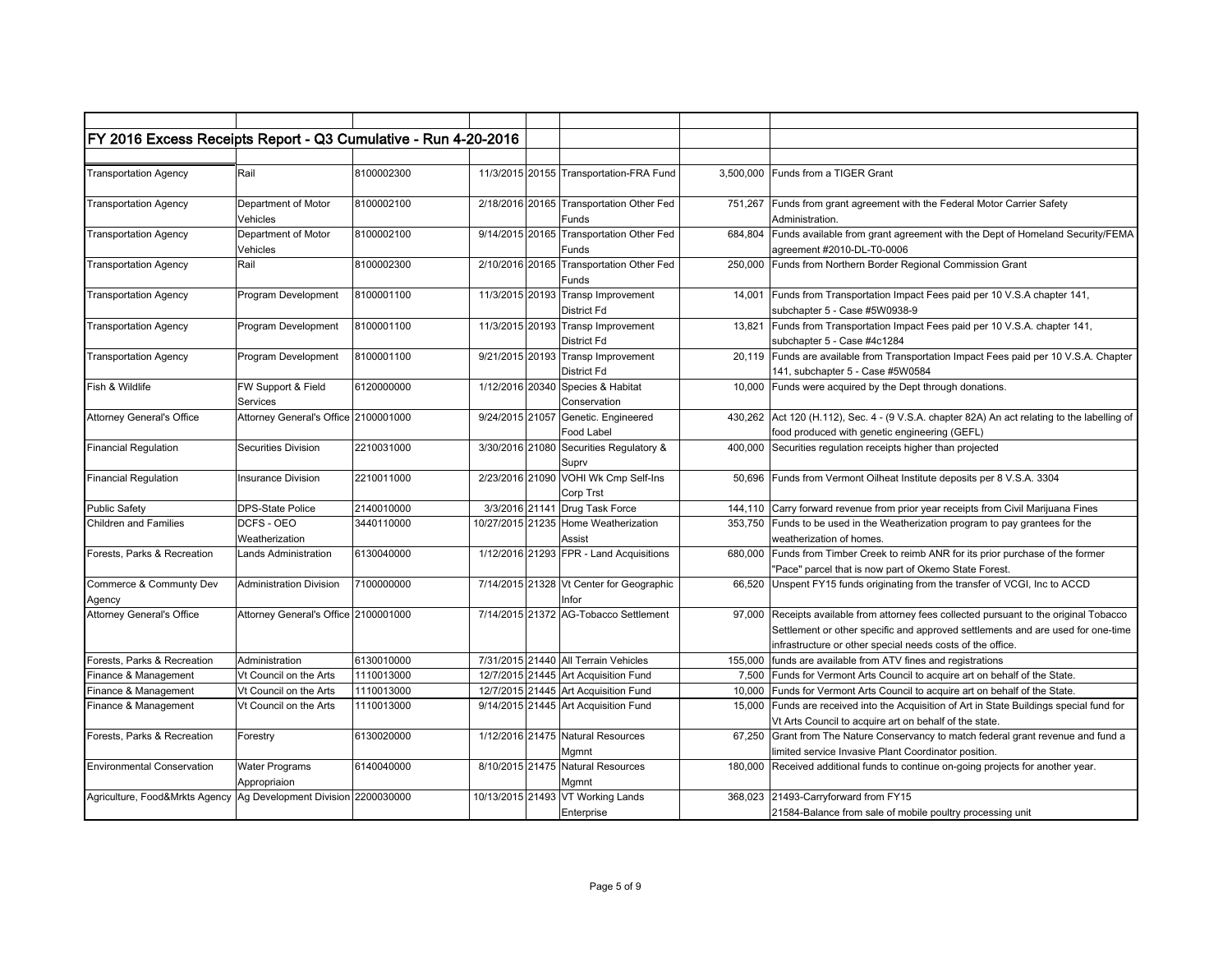| FY 2016 Excess Receipts Report - Q3 Cumulative - Run 4-20-2016    |                                         |            |  |                                                  |         |                                                                                                                                                                                       |
|-------------------------------------------------------------------|-----------------------------------------|------------|--|--------------------------------------------------|---------|---------------------------------------------------------------------------------------------------------------------------------------------------------------------------------------|
|                                                                   |                                         |            |  |                                                  |         |                                                                                                                                                                                       |
| Liquor Control                                                    | <b>DLC</b> - Administration             | 2300003000 |  | 3/3/2016 21525 Conference Fees &<br>Donations    | 4,531   | Conference funds rec'd in previous fiscal period not all used; part of approved<br>carryforward plan.                                                                                 |
| Forests, Parks & Recreation                                       | Administration                          | 6130010000 |  | 7/31/2015 21525 Conference Fees &<br>Donations   | 11,391  | finds available from Project Learning Tree workshop fees and grants and Urban<br>Community Forestry workshop fees and misc grants and donations including<br>Arbor Day donations      |
| Forests, Parks & Recreation                                       | Forestry                                | 6130020000 |  | 7/31/2015 21525 Conference Fees &<br>Donations   | 8,766   | finds available from Project Learning Tree workshop fees and grants and Urban<br>Community Forestry workshop fees and misc grants and donations including<br>Arbor Day donations      |
| Forests, Parks & Recreation                                       | Administration                          | 6130010000 |  | 7/31/2015 21550 Lands and Facilities Trust<br>Fd | 150,000 | funds available from license, special use permit and timber sales                                                                                                                     |
| <b>Public Safety</b>                                              | DPS-Emergency<br>Management             | 2140030000 |  | 2/10/2016 21555 Emergency Relief &<br>Assist Fd  | 187,000 | Declared Disasters funding that will be used to match cities and towns public<br>assistance grants.                                                                                   |
| <b>Public Safety</b>                                              | <b>DPS-Emergency</b><br>Management      | 2140030000 |  | 7/28/2015 21555 Emergency Relief &<br>Assist Fd  | 195,000 | This funding is granted to locals for completing Public Assistance projects                                                                                                           |
| Military                                                          | <b>MIL BLDG</b><br>Maint&Armory Caretkr | 2150040000 |  | 2/25/2016 21584 Surplus Property                 | 9.045   | Proceeds from sale of vehicles                                                                                                                                                        |
| Agriculture, Food&Mrkts Agency Ag Development Division 2200030000 |                                         |            |  | 10/13/2015 21584 Surplus Property                |         | 11,751 21493-Carryforward from FY15<br>21584-Balance from sale of mobile poultry processing unit                                                                                      |
| <b>Liquor Control</b>                                             | DLC - Enforcement &<br>Licensing        | 2300002000 |  | 10/13/2015 21584 Surplus Property                |         | 12,978 Auction proceeds from previous periods.                                                                                                                                        |
| <b>Liquor Control</b>                                             | Warehousing &<br>Distribution           | 2300007000 |  | 10/13/2015 21584 Surplus Property                | 43,710  | Auction proceeds from previous periods.                                                                                                                                               |
| <b>Children and Families</b>                                      | DCFS - OEO<br>Weatherization            | 3440110000 |  | 10/27/2015 21584 Surplus Property                | 6,000   | Funds to be used in the Weatherization program to pay grantees for the<br>weatherization of homes.                                                                                    |
| Forests, Parks & Recreation                                       | Forestry                                | 6130020000 |  | 7/31/2015 21584 Surplus Property                 | 2,067   | available from proceeds received from the sale of assets                                                                                                                              |
| Housing & Comm Developmen                                         | Housing & Community<br>Affairs          | 7110010000 |  | 11/13/2015 21584 Surplus Property                | 3.250   | Funds from the sale of tractor equipment used at the Mount Independence<br>Historic Site and deposited into surplus property fund.                                                    |
| Buildings & Gen Serv-Gov'tal                                      | BGS-Information Centers 1150400000      |            |  | 8/31/2015 21603 Motorist Aid Refreshment<br>Prog | 180.000 | Funds from motorists paid at Info Centers as donations for coffee. Funds to be<br>used to offset the cost of coffee as well as the costs associated with running the<br>Info Centers. |
| Buildings & Gen Serv-Gov'tal                                      | <b>BGS- Recycling Efforts</b>           | 1150060000 |  | 8/31/2015 21604 BGS-Recycling Efforts            | 20,000  | Funds are collected from the disposition of recycling materials. The proceeds are<br>deposited into the fund and can be used for recycling efforts statewide.                         |
| Buildings & Gen Serv-Capital                                      | <b>BGS-Various Property</b><br>Sales    | 0904300250 |  | 7/21/2015 21613 BGS-Sale of State Land           | 9.404   | Sale of Misc properties marketing expenses. Replenish spending authority from<br>6/30/15                                                                                              |
| Military                                                          | <b>MIL BLDG</b><br>Maint&Armory Caretkr | 2150040000 |  | 9/24/2015 21660 Mil-Armory Rentals               | 15.612  | Proceeds from the rental of Armories                                                                                                                                                  |
| Agriculture, Food&Mrkts Agency Administration Division            |                                         | 2200010000 |  | 12/7/2015 21668 AF&M-Feed Seeds &<br>Fertilizer  | 121,415 | Remaining appropriated funds for purchase, configuration, & implementation of<br>database IT projects to be completed in FY16.                                                        |
| Agriculture, Food&Mrkts Agency   Plant Industry, Labs &           | CA Div                                  | 2200040000 |  | 12/7/2015 21668 AF&M-Feed Seeds &<br>Fertilizer  |         | 45,378 Remaining appropriated funds for purchase, configuration, & implementation of<br>database IT projects to be completed in FY16.                                                 |
| Agriculture, Food&Mrkts Agency Administration Division            |                                         | 2200010000 |  | 12/7/2015 21669 AF&M-Pesticide<br>Monitoring     | 124,103 | Remaining appropriated funds for purchase, configuration, & implementation of<br>database IT projects to be completed in FY16.                                                        |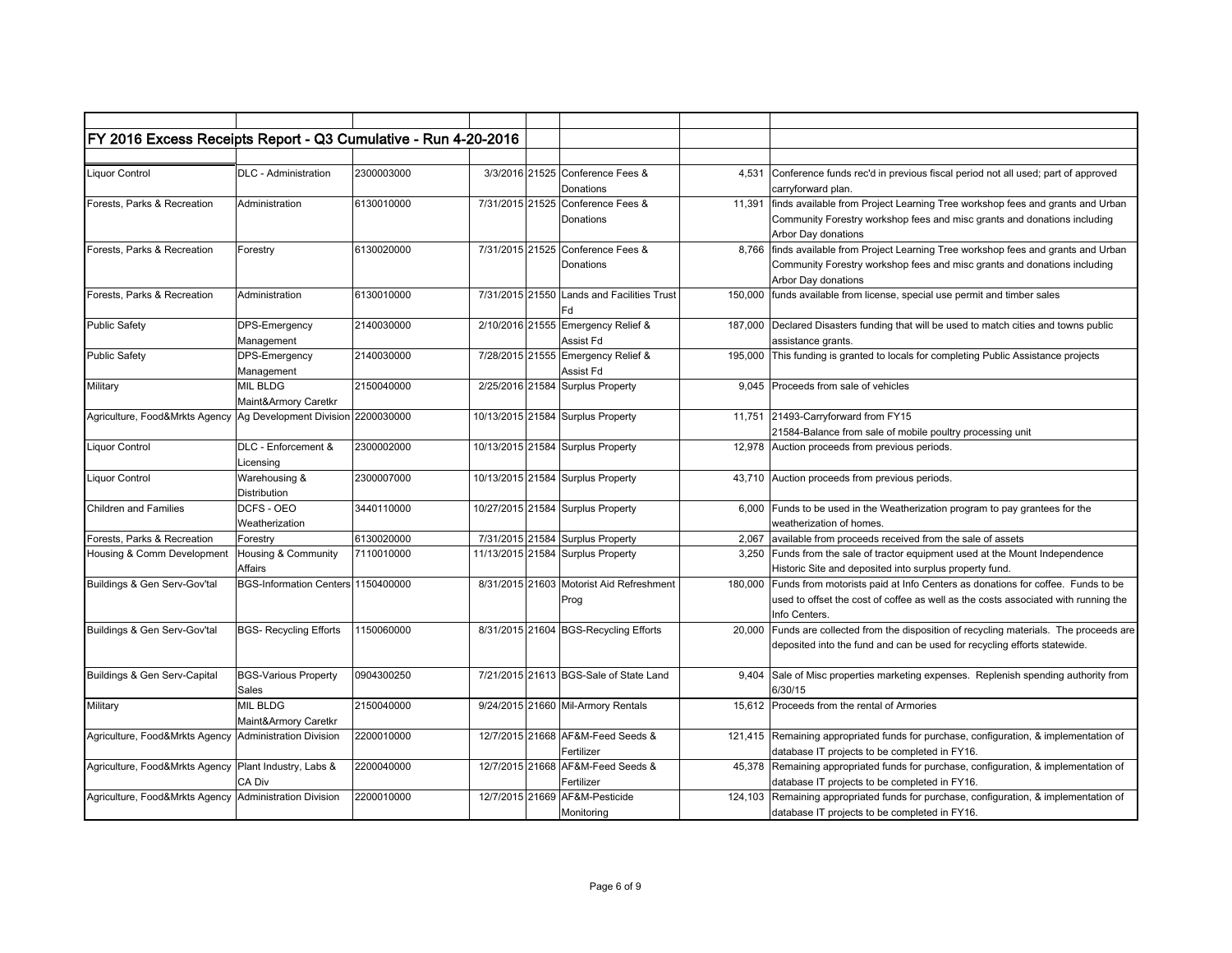| FY 2016 Excess Receipts Report - Q3 Cumulative - Run 4-20-2016      |                                    |            |  |                                           |           |                                                                                      |
|---------------------------------------------------------------------|------------------------------------|------------|--|-------------------------------------------|-----------|--------------------------------------------------------------------------------------|
|                                                                     |                                    |            |  |                                           |           |                                                                                      |
|                                                                     |                                    |            |  |                                           |           |                                                                                      |
| Buildings & Gen Serv-Capital                                        | VT Expo major Maint                | 1305100141 |  | 7/21/2015 21682 AF&M-Eastern States       | 78,488    | Replenish spending authority as of 6/30/15                                           |
|                                                                     | 51/14(a)                           |            |  | <b>Building</b>                           |           |                                                                                      |
| Agriculture, Food&Mrkts Agency                                      | Food Safety/Consumer               | 2200020000 |  | 3/30/2016 21685 AF&M-Meat Handlers        | 4,000     | Meat handler license fees and voluntary meat inspections for red deer, deer, elk,    |
|                                                                     | Assurance                          |            |  |                                           |           | etc                                                                                  |
| <b>Education Agency</b>                                             | Administration                     | 5100010000 |  | 9/21/2015 21764 ED-Medicaid Reimb-        | 90,000    | Unspent funds from FY15                                                              |
|                                                                     |                                    |            |  | Admin                                     |           |                                                                                      |
| <b>Education Agency</b>                                             | <b>Education Services</b>          | 5100070000 |  | 9/21/2015 21764 ED-Medicaid Reimb-        | 200,000   | Unspent funds from FY15                                                              |
|                                                                     |                                    |            |  | Admin                                     |           |                                                                                      |
| Forests, Parks & Recreation                                         | Vt Youth Conservation              | 6130080000 |  | 7/31/2015 21779 FPR-Youth Conservation    | 300,000   | cash assistance MOA bertween VYCC and FPR                                            |
|                                                                     | Corps                              |            |  | Corps                                     |           |                                                                                      |
| <b>Environmental Conservation</b>                                   | <b>Water Programs</b>              | 6140040000 |  | 8/10/2015 21786 Streamgauging Fees        | 42,235    | Received additional funds to continue on-going projects for another year.            |
|                                                                     | Appropriaion                       |            |  |                                           |           |                                                                                      |
| Buildings & Gen Serv-Gov'tal                                        | BGS-Information Centers 1150400000 |            |  | 10/13/2015 21822 ACCD\Tourism &           | 225,000   | Vendors pay BGS to store and display their business brochures at the State           |
|                                                                     |                                    |            |  | Marketing Broch                           |           | Information Centers.                                                                 |
| Libraries                                                           | Department of Libraries            | 1130030000 |  | 2/9/2016 21825 Memorial Gifts             |           | (798) Funds from donations made by Library Special Service patrons or family/friends |
|                                                                     |                                    |            |  |                                           |           | of Library Special Service patrons that have passed away.                            |
| .ibraries                                                           | Department of Libraries            | 1130030000 |  | 2/9/2016 21825 Memorial Gifts             | 798       | Funds from donations made by Library Special Service patrons or family/friends       |
|                                                                     |                                    |            |  |                                           |           | of Library Special Service patrons that have passed away.                            |
| Libraries                                                           | Department of Libraries            | 1130030000 |  | 2/8/2016 21825 Memorial Gifts             | 798       | Donations mae by Library Special Service patrons or family/friends of Library        |
|                                                                     |                                    |            |  |                                           |           | Special Service patrons that have passed away.                                       |
| Libraries                                                           | Department of Libraries            | 1130030000 |  | 11/6/2015 21825 Memorial Gifts            | 5,199     | Funds available from donations made by Library Special Service patrons or            |
|                                                                     |                                    |            |  |                                           |           | family/friends of Library Special Service patrons that have passed away.             |
| <b>Education Agency</b>                                             | <b>Education Services</b>          | 5100070000 |  | 12/11/2015 21848 ED-Private Sector Grants | 150,000   | Private grant funds form University of Kansas.                                       |
|                                                                     |                                    |            |  |                                           |           |                                                                                      |
| Libraries                                                           | Department of Libraries            | 1130030000 |  | 2/25/2016 21870 Misc Special Revenue      | 28,708    | Money from billing school libraries to be used to purchase movie licenses for the    |
|                                                                     |                                    |            |  |                                           |           | libraries.                                                                           |
| <i>Libraries</i>                                                    | Department of Libraries            | 1130030000 |  | 11/6/2015 21870 Misc Special Revenue      | 7,000     | CatExpress fees collected                                                            |
| Liquor Control                                                      | DLC - Enforcement &                | 2300002000 |  | 10/27/2015 21870 Misc Special Revenue     | 4,300     | A supplemental grant from NABCA was applied for and approved by JFO on               |
|                                                                     | Licensing                          |            |  |                                           |           | 9/15/15                                                                              |
| <b>Liquor Control</b>                                               | DLC - Administration               | 2300003000 |  | 10/27/2015 21870 Misc Special Revenue     | 14,800    | A supplemental grant from NABCA was applied for and approved by JFO on               |
|                                                                     |                                    |            |  |                                           |           | 9/15/15                                                                              |
| Human Services Agency                                               | <b>Develop Disabilities</b>        | 3400009000 |  | 3/28/2016 21870 Misc Special Revenue      | 2,000     | This specially-funded donation will help defray expenses for the Vermont             |
|                                                                     | Council                            |            |  |                                           |           | Leadership Series trainings taking place during SFY16.                               |
| Human Services Agency                                               | <b>Develop Disabilities</b>        | 3400009000 |  | 7/30/2015 21870 Misc Special Revenue      | 2,000     | This specially-funded donation will help defray expenses for the Vt Leadership       |
|                                                                     | Council                            |            |  |                                           |           | Series trainings taking place during SFY15.                                          |
| Treasurer's Office                                                  | <b>Bond Refunding Cost</b>         | 1260126000 |  | 10/28/2015 21886 Treas-Refunding Bond     | 155,265   | Sale of 2015 Series C Refunding Bonds                                                |
|                                                                     |                                    |            |  | Issue                                     |           |                                                                                      |
| Agriculture, Food&Mrkts Agency   Ag Development Division 2200030000 |                                    |            |  | 10/29/2015 21889 Risk Manage Ag           | 61.764    | Grant approved through JFO#2688; grant has been amended to extend through            |
|                                                                     |                                    |            |  | Producers                                 |           |                                                                                      |
|                                                                     |                                    | 2240000000 |  |                                           |           | June 30, 2016                                                                        |
| <b>Public Service Department</b>                                    | <b>Regulation &amp; Energy</b>     |            |  | 7/8/2015 21899 Connectivity Fund          | 4,114,730 | Funds to support VTA transferred cash balances, current and future contract          |
|                                                                     | Efficiency                         |            |  |                                           |           | obligations, and operational costs.                                                  |
| Health                                                              | Administration                     | 3420010000 |  | 9/10/2015 21902 Health Department-        | 240,794   | Grant from the Robert Wood Johnson Foundation                                        |
|                                                                     |                                    |            |  | Special Fund                              |           |                                                                                      |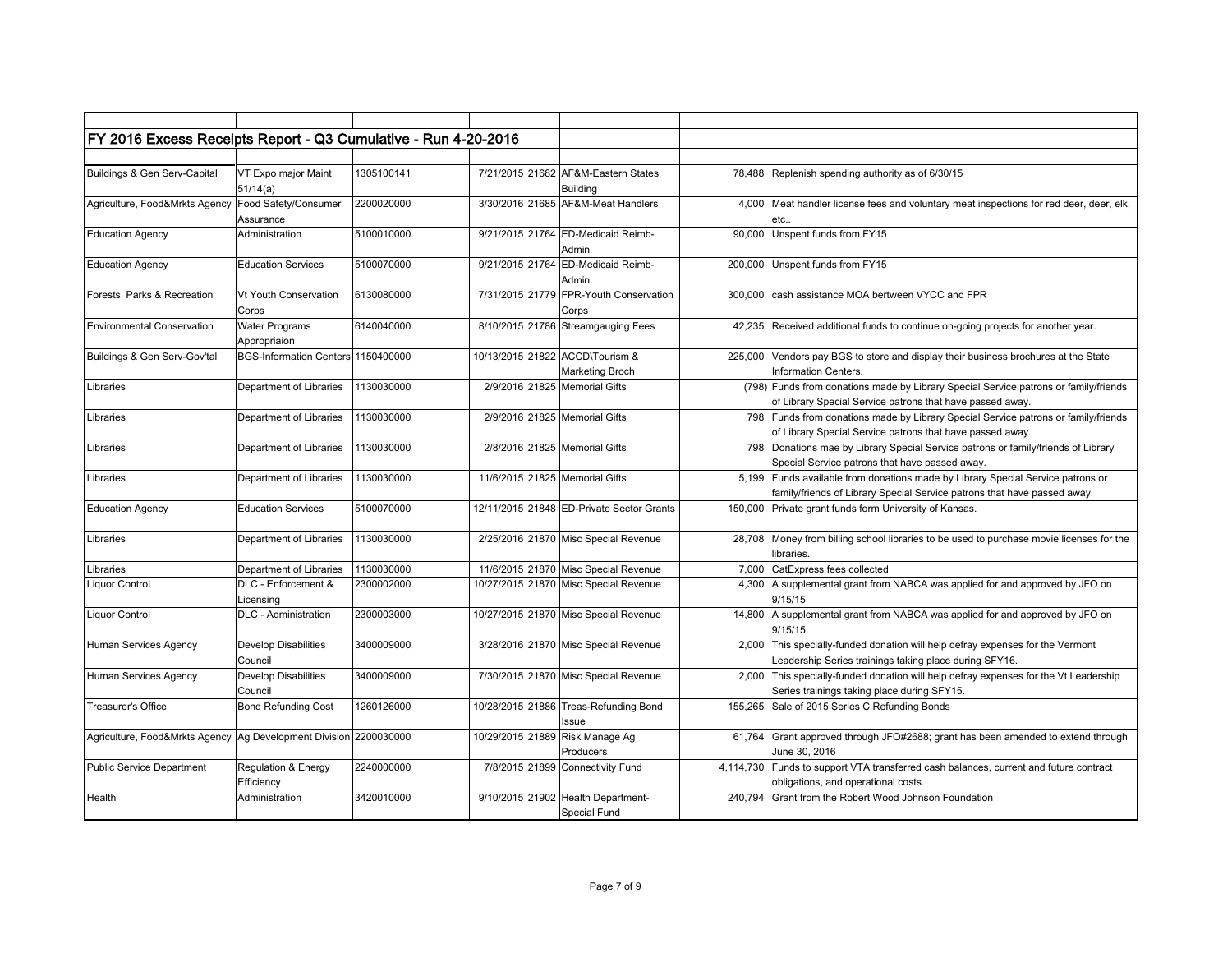| FY 2016 Excess Receipts Report - Q3 Cumulative - Run 4-20-2016 |                                               |            |  |                                                         |            |                                                                                                                                                                                                                                                 |
|----------------------------------------------------------------|-----------------------------------------------|------------|--|---------------------------------------------------------|------------|-------------------------------------------------------------------------------------------------------------------------------------------------------------------------------------------------------------------------------------------------|
|                                                                |                                               |            |  |                                                         |            |                                                                                                                                                                                                                                                 |
| <b>Financial Regulation</b>                                    | Securities Division                           | 2210031000 |  | 1/8/2016 21906 Financial Services<br>Education          | 10,000     | Donations from financial service entities per 9 VSA 5601(d) and (e).                                                                                                                                                                            |
| <b>Attorney General's Office</b>                               | <b>Court Diversion</b>                        | 2100002000 |  | 7/14/2015 21908 Misc Grants Fund                        | 65,700     | Funds are available from a Reclaiming Futures grant from Portland State<br>University to improve the juvenile justice system in VT.                                                                                                             |
| Judiciary                                                      | Judiciary Appropriation                       | 2120000000 |  | 8/31/2015 21908 Misc Grants Fund                        | 50,000     | Unspent in FY15                                                                                                                                                                                                                                 |
| <b>Children and Families</b>                                   | DCFS - OEO<br>Weatherization                  | 3440110000 |  | 1/29/2016 21908 Misc Grants Fund                        | 100,000    | DCF has been granted funds from VT Low Income Trust for Electricity above the<br>original amount received through AA-1 process in October 2015.                                                                                                 |
| <b>Administration Agency</b>                                   | <b>WC-Sarcoidosis Claims</b>                  | 1100130000 |  | 10/19/2015 21911 Sarcoidosis Benefit Trust<br>Fund      | 10,000     | Funding to handle special payments to claimants of Sarcoidosis attributed to the<br>Bennington Office Bldg.                                                                                                                                     |
| Health                                                         | Public Health<br>Appropriation                | 3420021000 |  | 8/31/2015 21912 Evidence-Based Educ &<br>Advertis       | 164.550    | Annual receipts for special fund 21912 are greater than appropriations from the<br>fund.                                                                                                                                                        |
| .ibraries                                                      | Department of Libraries                       | 1130030000 |  | 2/18/2016 21920 VOL Membership/Dues                     | 53,500     | Funds from Vermont Online Library membership fees.                                                                                                                                                                                              |
| Military                                                       | MIL Vet Affairs Office                        | 2150050000 |  | 11/23/2015 21924 Vermont Veterans Fund                  | 55,025     | Proceeds from tax return donations                                                                                                                                                                                                              |
| Finance & Management                                           | VEDA - Loan Loss<br>Reserves                  | 1110891404 |  | 12/29/2015 21944 Vermont Enterprise Fund                | 500,000    | Funds appropriated in FY14 but not expended and are now begin re-established<br>in FY16. Funds from GF to the Vt Enterprise Fund for loss reserves. 10 VSA<br>280BB and amended by Section F.100 of Act 179 of the 2014 Legislative<br>session. |
| Finance & Management                                           | Vermont Enterprise Fund 1110891405            |            |  | 2/18/2016 21944 Vermont Enterprise Fund                 | 1,700,000  | Enterprise funds that were approved by the EBoard to be given to 3 Vermont<br>businesses via ACCD.                                                                                                                                              |
| <b>Children and Families</b>                                   | DCFS Admin & Support<br>Services              | 3440010000 |  | 8/31/2015 21965 Animal Spay/Neutering<br>Fund           | 80,000     | Funds for Vermont Spaying & Neutering Program (VSNIP) that DCF acquired<br>from Agriculture in SFY12 per Act 57 (S.0074).                                                                                                                       |
| Military                                                       | MIL Vet Affairs Office                        | 2150050000 |  | 1/29/2016 21975 Armed Services<br>Scholarship Fnd       | 5.061      | Approp from the Legislature into fund to support program.                                                                                                                                                                                       |
| Treasurer's Office                                             | Office of the Treasurer                       | 1260010000 |  | 1/19/2016 21980 Indemnification Fund                    | 491,316    | Pursuant to 10 V.S.A Chapter 12, Subchapter 2 Section 223 Mortgage Insurance<br>Fund                                                                                                                                                            |
| <b>Economic Development</b>                                    | <b>STEM Incentive 14</b>                      | 7120891402 |  | 7/14/2015 21992 Next Generation Initiative<br>Fnd       | 14,100     | Carry Forward from FY2014 and FY2015                                                                                                                                                                                                            |
| <b>Economic Development</b>                                    | <b>STEM Incentive</b>                         | 7120891502 |  | 7/14/2015 21992 Next Generation Initiative<br>Fnd       | 121,500    | Carry Forward from FY2014 and FY2015                                                                                                                                                                                                            |
| Secretary of State's Office                                    | Secretary of State                            | 2230010000 |  | 3/28/2016 22025 Fed Election Reform<br><b>HAVA 2002</b> | 155,000    | HAVA EAC has 9MM fund balance and we carefully utilize as required by federal<br>criteria for elections needs.                                                                                                                                  |
| Buildings & Gen Serv-Capital                                   | Insurance Proceeds -<br><b>IRENE</b>          | 1180891601 |  | 3/28/2016 31100 General Gov Projects<br>Fund            | 15,769,378 | Funds recovered from State's Insurance carrier as part of the closeout of Tropical<br>Storm Irene.                                                                                                                                              |
| <b>Environmental Conservation</b>                              | WaterPollutionCntrl51/11 6140991301<br>(a)(1) |            |  | 11/6/2015 31500 Natural Resources Proj<br>Fund          | 18,000     | Cash repayment of Planning Grant Advances from old capital accounts were<br>received after the originating dept id had been closed out. Had to bring funds in<br>under revenue and prior year refund of expenditures.                           |
| Housing & Comm Development                                     | <b>Hist Barn Preservation</b><br>Grant        | 7110991003 |  | 3/17/2016 31600 Comm & Commnty Dev<br>Proj Fund         | 2,000      | Prior year refund of expenditure from HP Grant Funds from Kingsbury Farm<br>Barn.                                                                                                                                                               |
| <b>Transportation Agency-Prop</b>                              | Central Garage                                | 8110000200 |  | 7/31/2015 57100 Highway Garage Fund                     | 166.021    | unexpended balance int he equipment replacement account at the end of FY14                                                                                                                                                                      |
| Information & Innovation                                       | Comm & Info<br>Technology                     | 1105500000 |  | 3/25/2016 58100 Information Technology                  | 7,250,000  | These healthcare items are in line with historical spending and are in process of<br>being outlined in the MOU.                                                                                                                                 |
| Information & Innovation                                       | Comm & Info<br>Technology                     | 1105500000 |  | 11/6/2015 58100 Information Technology                  | 750,000    | Voice Over Internet Project (VOIP) to begin and will be spending from surplus int<br>he Telecom Division.                                                                                                                                       |